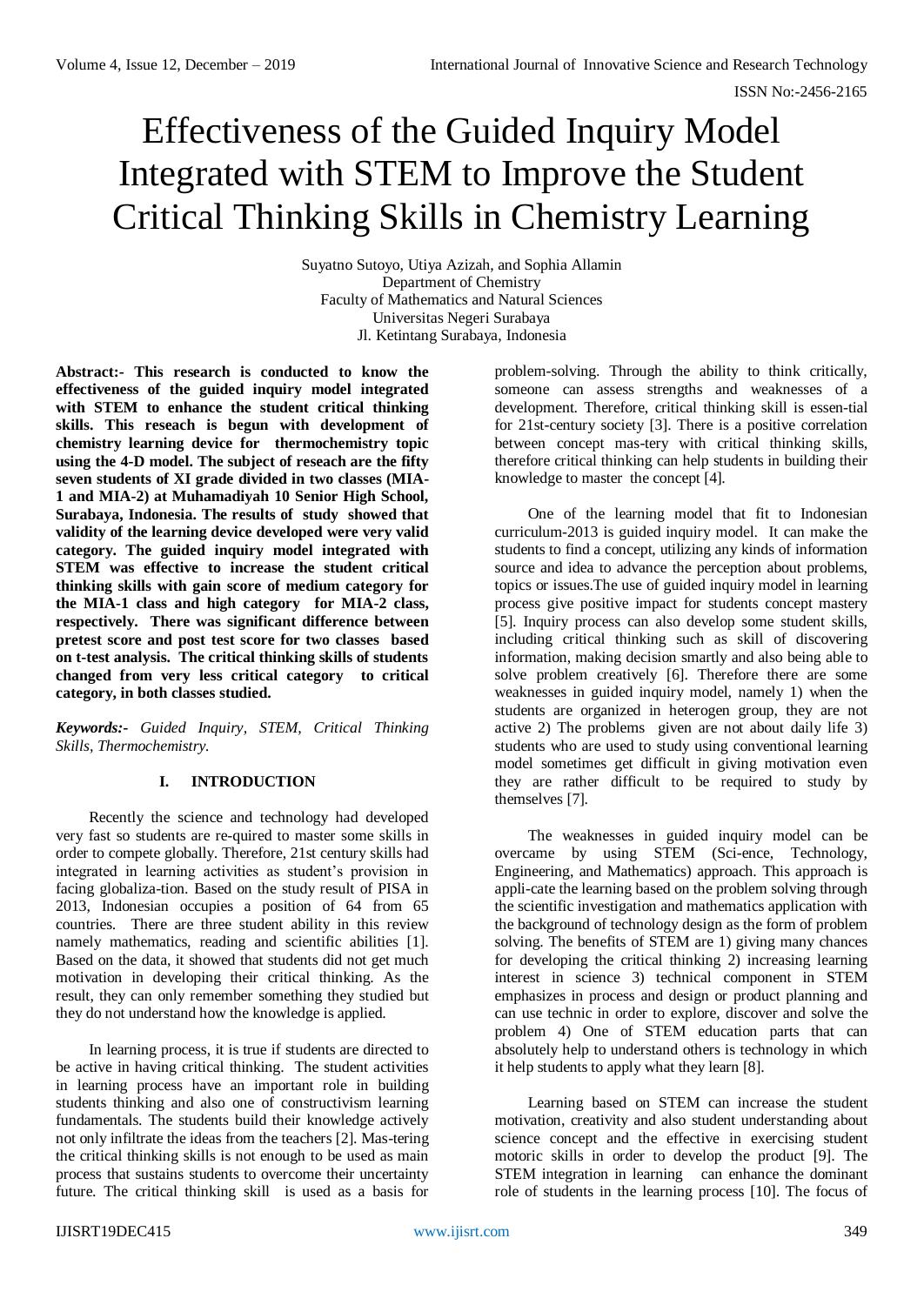guided inquiry model integrated with STEM is students are involved in solving the problem investigation and other meaningful activities, giving learning chances, work-ing independently, constructing student knowledge and creating real product which help student in understanding the concept [11, 12]. Chemistry learning with STEM approach is conducted by planning the design and technology to solve real problems. Therefore, teacher has a importan role in giving real support in order students can build the knowledge and interdisciplines skills [13].

Based on the preliminary study, thermochemistry topic was one of the chemistry topic that was consindered difficult by students at the Muhamadiyah 10 Senior High School, Surabaya, Indonesia. Many students were not complete in mastering the thermochemistry concepts so they needed to be remediated. This phenomena was suitable with Nasrudin, Suyono &Ibrahim (2015) that in learning thermochemistry topic, many students are poor in understanding about counting enthalpy reaction, determining enthalpy changes based on Hess Law, determining enthalpy changes based on bond energy [14]. In general, students still have misconception and difficult to understand the correlation between bond enthalpy and bond energy using phenomena. The students understanding on thermochemistry concepts such as enthalpy, calor, work, and chemical reaction will be lost when they study mathematic problems in thermochemistry [15].

It proves that students do not realize about the linkage between scientific disci-plines with thermochemistry topic. Therefore, it is needed an approach like STEM in learning the thermochemistry topic. Learning integrated with science, technology, engineering and mathematics and connected with science, skills and attitude shows higher score in posttest than pretest [16]. In this paper we reported the effectiveness of the guided inquiry model integrated with STEM to improve the students critical thinking skills on the thermochemistry topic.

# **II. METHODOLOGY**

The type of this reasearch is pre-experimental reseach with one group pretest post-test design [17]. This reaseach begins with development of the learning device for thermochemistry topic refers to the 4-D models [18]. There are four kinds of learning device developed using guided inquiry model integrated with STEM namely lesson plan, student book, student worksheet, and test of critical thinking skills. All learning devices were validated by expert before implemented in chemistry learning. This research was carried out at Muhammadiyah 10 Senior High School Surabaya, Indonesia, in academic year of 2018/2019. The research subject was 28 students of XI MIA-1 class and 29 students of XI MIA-2 class. The learning process was carried out for three meeting with the materials of exotermic and endotermic reaction, determination of enthalpy reaction using calorimeter, and the use of Hess law, formation enthaly data, bond energy data to determine the reaction enthalpy, respectively. The data were collected by three techniques namely validation, test and questionnaire.

## **III. RESULT AND DISCUSSION**

## *A. Validity of Learning Devices*

Four types of the learning device were developed namely lesson plan, student book, student worksheet, and test of critical thinking skill. The validity of learning device were assessed by three experts as validator. The results of validation were presented at Table 1.

| Type of                                   | <b>Validation score</b> |      |      |         |                   |
|-------------------------------------------|-------------------------|------|------|---------|-------------------|
| learning<br>device                        | V1                      | V2   | V3   | Average | <b>Categories</b> |
| Lesson plan                               | 3.89                    | 3.43 | 3.84 | 3.69    | Very valid        |
| Student<br>worksheet                      | 4.00                    | 3.52 | 3.71 | 3.63    | Very valid        |
| Student<br><b>book</b>                    | 3.26                    | 3.59 | 3.71 | 3.53    | Valid             |
| Test of<br>critical<br>thinking<br>skills | 3.25                    | 3.75 | 4.00 | 3.60    | Very valid        |

Table 1:- Validation Results of the Learning Devices

Table 1 showed that all type of the learning device developed were very valid cate-gory. The Lesson plan had fulfilled the validity. The learning outcomes had been adjusted with competence indicator, fulfilled ABCD rules, such as audience, beha-vior, condition, and degree [19]. Lesson plan was planned completely and systemati-cally so the learning process could run interactively, inspirative, joyful, challenging, efficiently in motivating students to have active role in learning process.

Student worksheet was feasible to be used as means of interaction between stu-dents in solving the problems assosiated with guided inquiry model integrated with STEM. The interaction occurred could enable students to complete each other and understand together, hearing good conversation and enable to learn the way others being success to solve the problems [20]. As the manifestation from constructivism, student worksheet was designed to make students learning easily through practice, information and evaluation. Students were given chance to correlate the thermoche-mistry topic with phenomenon in daily life, analyze observation result and discuss it so students can understand concept studied [21].

Student book was used to increase the efficiency and effectivity of learning pro-cess, adjusted with students need and used to as source of information to solve the problem given in worksheet. The use of student book could cause new eagerness and motivation to envolve in learning process and also gave good psychology effects to the students [20].

Test of critical thinking skills was designed to measure four critical thinking skill indicators namely interpretation, inference, explanation, and analysis [22]. It had fulfilled the construct and content validity as well as the language used was easy to be understand by students.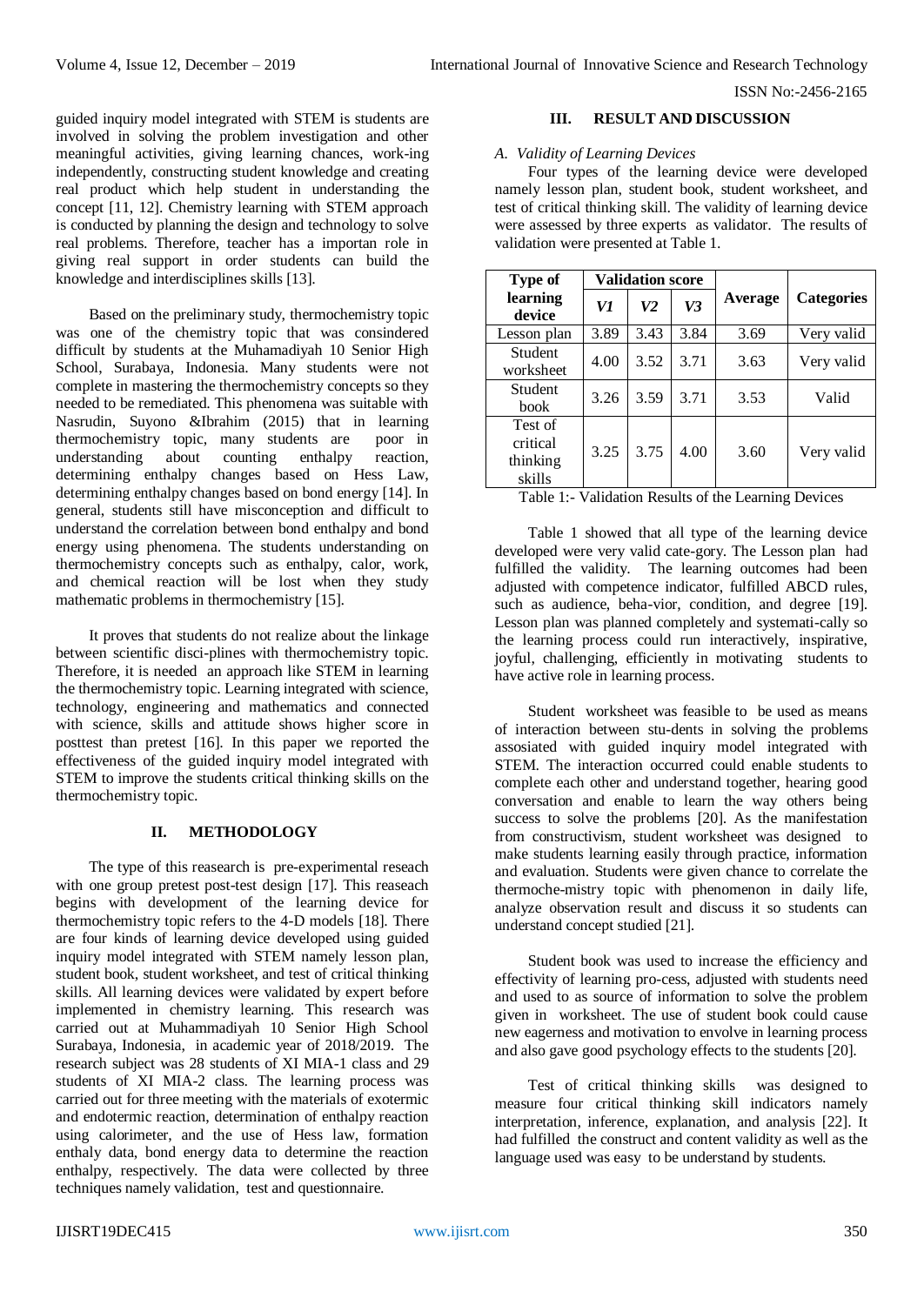#### *B. Students Critical Thinking Skills*

Critical thinking skills assessed in this research were interpretation, inference, explanation, and analysis. Test of critical thinking skills developed was consisted of four questions in essay. Based on the reseach, it could be stated that guided inquiry model integrated with STEM could increase student critical thinking skill. The student book and worksheet with consisted of scientific investigation based on science, technology engineering and mathematic (STEM) to design technology as the manifestation of problem solving. Training of critical thinking skill in each phase of guided inquiry model integrated with STEM can be explained as follows.

**Phase 1: Initiation**. Teacher gave problems that connected to daily life phenomenom. The phenomenal at student book and worksheet was one of manifestation of STEM. Science that had role as research about phenomena or problems would involve students in scientific investigation. Statement of the problems toward the phenomena could train students to one of critical thinking skills indicator such as interpretation [22]. It could increase students motivation in learning process so it was influence to information saving in the long term memory and increased the concept mastery [21, 23].

**Phase 2: Selection**. It was important phase because students get the main subject of thermochemistry. Students involved in discussing with friends in their group to find the accurate source or information to formulate the hypothesis. The students could use the student book or other source including from internet. Finding the information motivated the students to do investigation to solve the problems [7, 23]. This condition can train the student's interpretation skills as an indicator of critical thinking skills [22]. Learning process is occurred if the students relate to the problems that are still in their range, commonly called ZPD (zone of proximal development). Level zone of higher mental function development usually occur in discussion or cooperation among the individuals before higher mental function enter in individuals [22].

**Phase 3: Formulation**. Teacher directed the students to formulate the relevant hypothesis with the problem, choosing hypothesis as research priority and formulating research variable by implementing the STEM component, namely science. It is used as the scientific knowledge and also the process to understand the problems and the ability to join and participate in making the decisions [12]. Finding relevant information to formulate hypothesis and useful variable in training students critical thinking skills, especially for indicator of interpretation (identifying the relations between statements and questions and also concepts that would be assimilated by students in their concept structure.

**Phase 4: Collection**. The students conducted experiment by implementing all part of STEM, such as science, technology, engineering and mathematic. The experiment at fourth phase would train one of the indicators of critical thinking, namely analysis dan inference. It made

the students more active in participating to gain the concept mastery. Beside students were easy to get useful experience and also to prove the concept truth [24]. Science, technology, engineering and mathematic were applied when students designed the equipment related to exoterm and endoterm reaction, namely the ice gel product made from baby diapers, simple thermos, simple calorimeter from styrofoam and emergency bottle lighter.

**Phase 5: Presentation**. Students were analyzed the research results by implementing the STEM approach. Science had role as basic concepts to formulate the conclusion relating to problem statement. Technology was an innovation that made students easy to understand the solution of problems [16]. Students were trained about critical thinking skills in analysis, inference, and explanation indicators. It was skill to know and get factors needed to make a reasonable conclusion. It was applied when the result of research was concluded through students working and then communicating the research result in front of class [25].

**Phase 6: Assesment.** In **t**he last phase of guided inquiry model integrated with STEM was very important for the teacher to give chance to train the critical thinking skills and concept mastery through questions so it will deepen their concept understanding and their critical thinking skills

The profile of student's critical thinking skill after implementation the guided inquiry model integrated with STEM in thermochemistry topic could be seen at Figure 1 for MIA-1 class and Figure 2 for MIA-2 class.





#### **Number of students**

Fig 2:- The Pretest and Posttest Score of Students Critical Thinking Skills for MIA-2 Class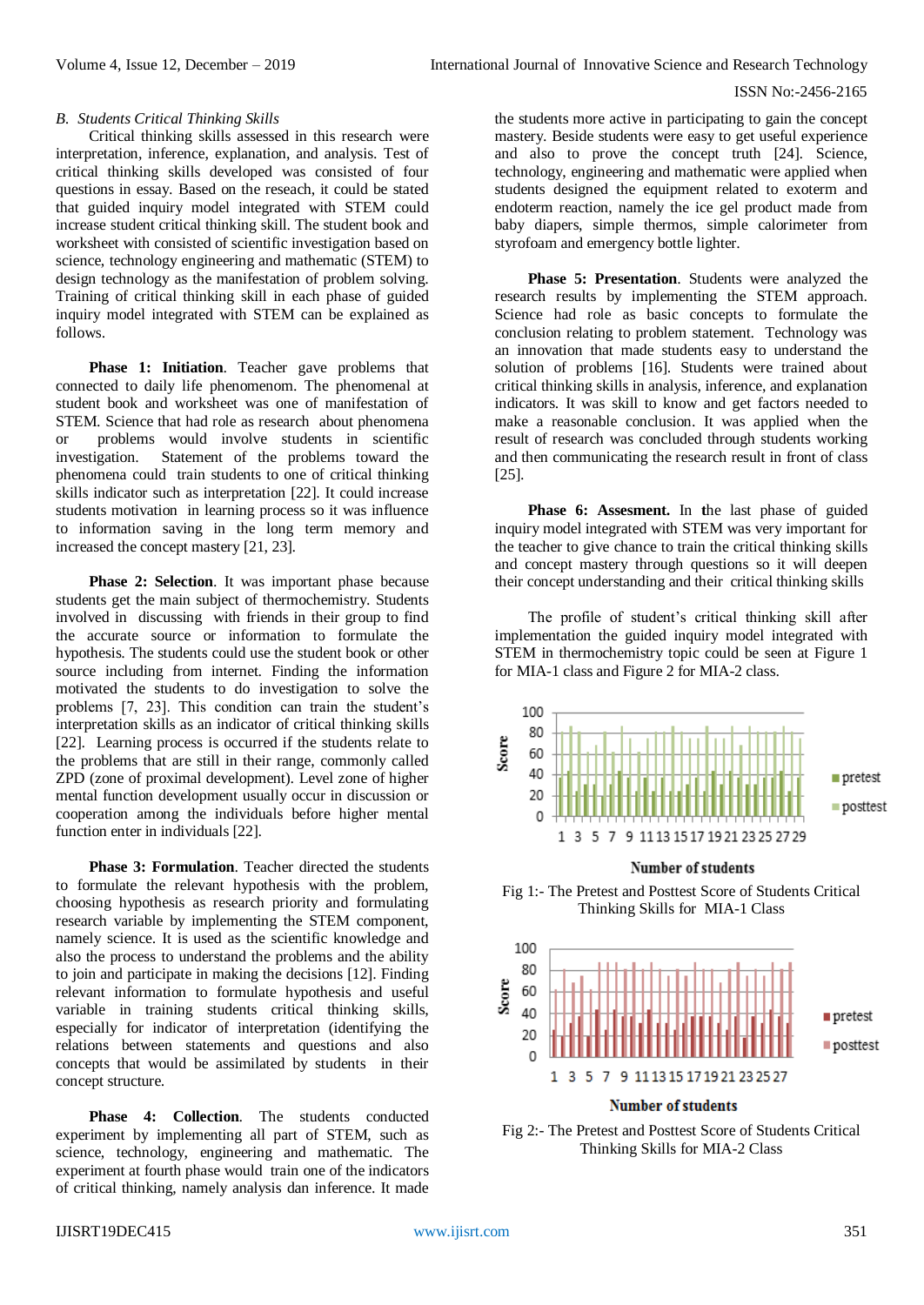The average pretest score of student critical thinking skills for MIA-1 class and MIA-2 class were 33.40 and 33.48, respectively, with very less critical category because both scores were smaller than 43.75 [26]. While the average posttest score of student critical thinking skills for MIA-1 class and MIA-2 class were 77.58 and 77.68, respectively, with critical category because both scores were at score intervals of  $62.50 - 81.25$  [26]. Based on ttest analysis for pretest and post test score, it was obtained the p-value of  $0.00 \, \text{(} < 0.05)$ . Therefore there was significant difference the student critical thinking skills before and after implementation guided inquiry model integrated with STEM at both class, MIA-1 and MIA-2 [27].



Fig 3:- N-Gain Score f Student Critical Thinking Skills for MIA-1 and MIA-2 Class

The increasing of student critical thinking skill before and after implementation guided inquiry model integrated with STEM were analysis based on n-gain score. The average n-gain score of student critical thinking skills for MIA-1 class and MIA-2 class were 0.68 (medium category) and 0.71 (high category), respectively [28].

Based on the above data, implementation of guided inquiry model integrated with STEM was effective to increase the student critical thinking skills on thermochemistry topic. This learning model caused the increasing of students motivation during learning process so the score of students critical thinking higher [25]. It was supported by results of students response questionnaire stating that 86.2% of students were interested in learning process, 96.55% of students felt easy to understand the teacher's explanation, and 89.7% of students were interested in learning atmosphere and the learning devices. The process of critical thinking skills formation to students did not appear coincidentally but it was gradually and needed preparation such as through critical questions, question with words arrangement and deeply concept construction was possible to produce students with high level thinking [22].

The result of students critical thinking skills could also be connected with constructive theory. It explained that the cognitive development was a process when students formed meaningful system and reality interpretation actively through their experience and interaction. By using critical thinking skills, students could form long term memory relating to material studied so students could attain the learning achievement [16, 21].

#### **IV. CONCLUSION**

The guided inquiry integrated with STEM is effective to enhance the student criti-cal thinking skills. Implementation this model cause the significant difference be-tween pretest and post test score of student critical thinking skill at both two classes (MIA-1 and MIA-2). While the n-gain score of critical thinking skills at both classes showed good category, namely 0.68 (medium category) and 0.71 (high category) for MIA-1 and MIA-2, respectively. The critical thinking skills of students in both classes studied changed from very less critical category to critical category.

## **ACKNOWLEDGMENT**

We thanks the Universitas Negeri Surabaya, for financial support through the research grant 2019 and the headmaster of Muhamadiyah 10 Senior High School, Surabaya, Indonesia, for the facilities provided to research activities.

## **REFERENCES**

- [1]. OECD. PISA 2012 Assessement and analytical framework: Mathematics, reading, science, problem solving and financial literacy. Paris: OECD Publishing, 2013.
- [2]. Lunenburg, F. "Critical thinking and constructivism techniques for improving student achievement", National Forum of Teacher Education Journal, 21 (3), 1-9, 2011..
- [3]. Sari, R.M., Sumarmi, Astina, I.K., Utomo, D.H., Ridhwan, "Measuring students scientific learning perception and critical thinking skill using paperbased testing: School and gender differences", International Journal of Emerging Technologies in Learning. 14 (19), 132-149, 2019.
- [4]. Filsaime, D. K., Revealing critical and creative thinking secrets. Jakarta: Prestasi Pustaka, 2008.
- [5]. Bekiroglu, F.O. & Arslan, A., "Examination of the effects of model-based inquiry on students' outcomes: scientific process skills and conceptual knowledge", Procedia - Social and Behavioral Sciences, 141, 1187- 1191, 2014.
- [6]. Duran, M., "The effect of the inquiry-based learning approach on student's critical-thinking skills", Eurasia Journal of Mathematics, Science & Technology Education, 12 (12), 2887-2908, 2016.
- [7]. Kuhlthau, C. C., Maniotes, L.K. & Caspari, A.K., Guided inquiry learning in the  $21<sup>st</sup>$  century. London: Libraries, 2007.
- [8]. Beers, S., 21<sup>st</sup> Century Skills : Preparing Students For Their Future. ASCD Action Tool, 2011.
- [9]. NRC. STEM Integration in K-12 Education: Status, Prospects, and AN Agenda for Research. The national Academies of Science. Washington, DC., 2014.
- [10]. Zhai, L. "An inquiry teaching mode based on STEM education", International Journal of Emerging Technologies in Learning. 14 (17), 44-58, 2019.